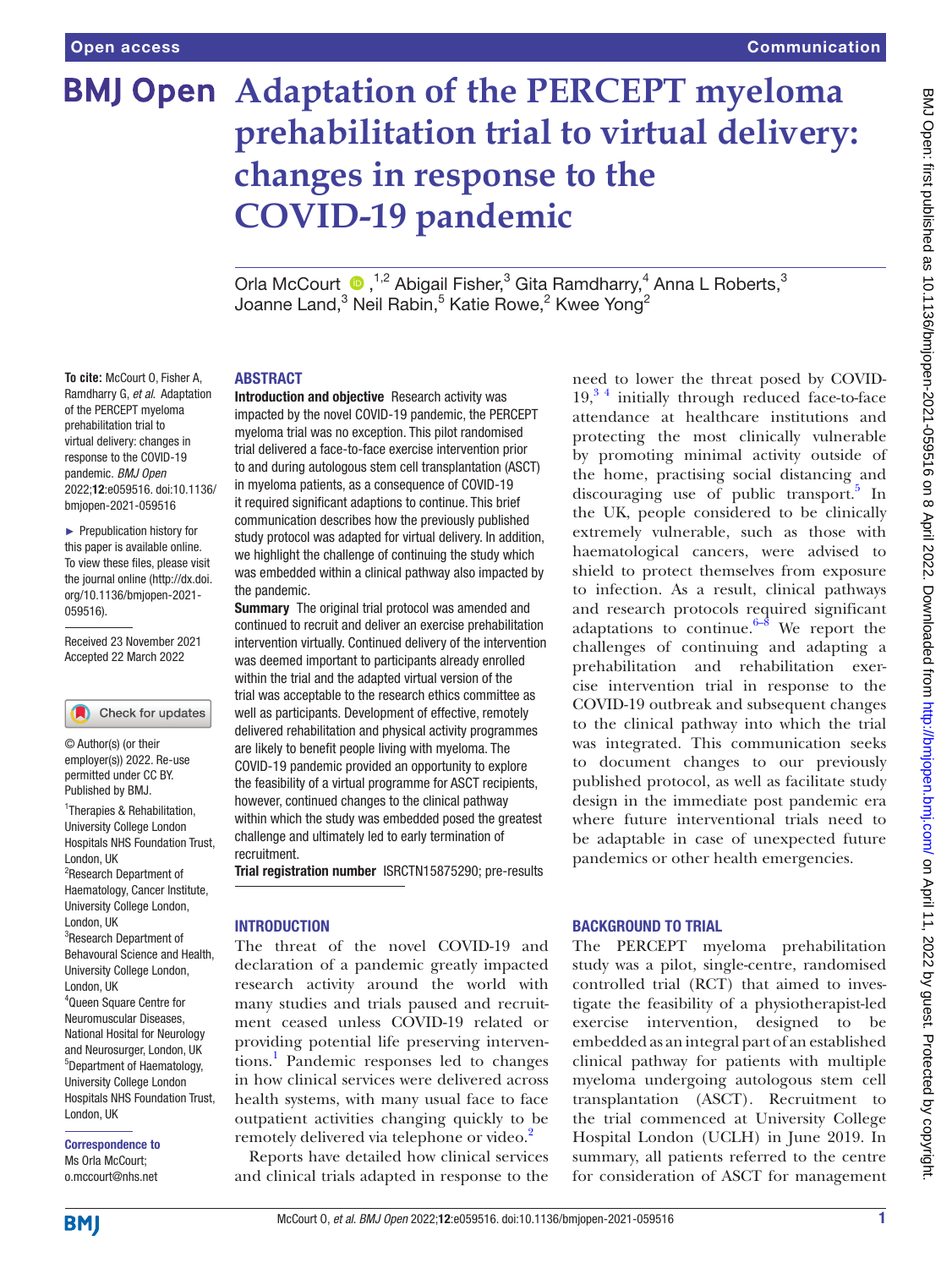of myeloma, who were willing to and clinically able to undertake an exercise training programme and had good command of written and spoken English were eligible and approached. The trial assessments included a range of objective measures of functional capacity (6min walk test, 30s timed sit to stand test, hand grip strength test, levels of physical activity) as well as patient-reported outcome measures assessing quality of life (Functional Assessment of Cancer Therapy (FACT) bone marrow transplant and European Organisation for Research and Treatment of Cancer Quality of Life Questionnaire-C30), fatigue (FACT fatigue subscale) and physical activity behaviour (International Physical Activity Questionnaire and exercise self-efficacy scale). Assessments were initially designed to be conducted face to face at established touchpoints within the clinical pathway that usually coincided with patient attendance at transplant clinic appointments. The intervention involved an exercise intervention with incorporated behaviour change techniques, delivered in part through weekly face to face, group-based exercise sessions at a UCLH gym supervised by a physiotherapist and through unsupervised home exercise sessions with telephone support in the post-ASCT rehabilitation phase. Participants were asked to exercise three times per week, at moderate to high intensity, for 30min of aerobic exercise and complete a programme of resistance exercises. Exercise was individually tailored and progressed by the study physiotherapist. In the prehabilitation phase before ASCT participants were expected to attend weekly supervised gym sessions and exercise independently twice per week. During hospital admission and following discharge from hospital participants were supported to continue three unsupervised exercise sessions per week with weekly telephone guidance from a physiotherapist. The original trial was registered (ISRCTN15875290) and the protocol is described in detail elsewhere.<sup>9</sup>

## TRIAL RECRUITMENT PRIOR TO THE PANDEMIC

Trial recruitment was progressing as planned and between June 2019 and end of February 2020 90 potential participants had been identified and screened for eligibility. Of those, n=36 (40%) consented to take part and were randomised, n=8 (9%) were ineligible and n=46 (51%) declined. The main reasons for declining to take part were travel or distance to take part in the intervention, poor mobility/inability to use public transport and already having too many hospital appointments. Many of those who declined had a favourable opinion of the trial and would have taken part if it was closer to their home. It had been anticipated that target recruitment (n=60–75) would be reached by December 2020.

Face-to-face recruitment was paused in March 2020, due to the COVID-19 pandemic, when all but essential NHS research activity was instructed to cease and research physiotherapists were redeployed to clinical services. In addition, the myeloma ASCT service was also paused due to resource limitations, lack of critical care provision

and increased risk of COVID-19 infection in transplant recipients.

## RESUMING RECRUITMENT AND ADAPTATION TO VIRTUAL INTERVENTION DELIVERY

Between March and June 2020, all participants already enrolled within the trial expressed their wish to continue in the trial while awaiting their delayed ASCT. All participants were placed on holding chemotherapy by their clinical teams. A minor ethics amendment was granted to allow participants to remain in the trial longer than in the original protocol, to continue delivery of the homebased component of the exercise intervention via telephone support and to collect follow-up assessment data via postal delivery of trial questionnaires.

Following resumption of the myeloma ASCT clinical service in June 2020, elements of the clinical pathway on which the trial procedures were designed had changed significantly in response to the ongoing threat of the pandemic. Namely, patients were no longer attending UCLH clinics in person in the lead up to their ASCT and were instead receiving telephone contact for clinic appointments. It was therefore necessary to adapt the trial to accommodate these changes to the clinical pathway.

#### Patient and public involvement

Participants who had remained in the study during the first national lock down were consulted on how best to proceed with the trial. These participants were asked to consider their acceptability of receiving study assessments/questionnaires via post, and importantly, how they would feel about only having access to the physiotherapist and exercise intervention via video platform. Overwhelmingly, they supported adapting the trial to virtual delivery and reported that having regular contact with the study physiotherapist was supportive, especially as they were no longer attending their clinical services in person. Some reported that the exercise intervention was something positive to focus on while feeling apprehensive about having their ASCT delayed and remaining limited in their social activities due to shielding. These participants were consulted on the proposed substantial amendment and gave their approval to the changes described in this manuscript.

Following review of emerging literature for adapting pulmonary rehabilitation services to virtual delivery<sup>[10–12](#page-3-6)</sup> and liaising with other cancer rehabilitation services delivering exercise virtually, the trial design was substantially amended.

Virtual recruitment, consenting and baseline assessments

- ► Identifying potential participants from a list of patients awaiting consideration for ASCT, rather than from weekly clinic lists of expected clinic attendance.
- ► An additional inclusion criterion was added to require patients to have access to and the ability to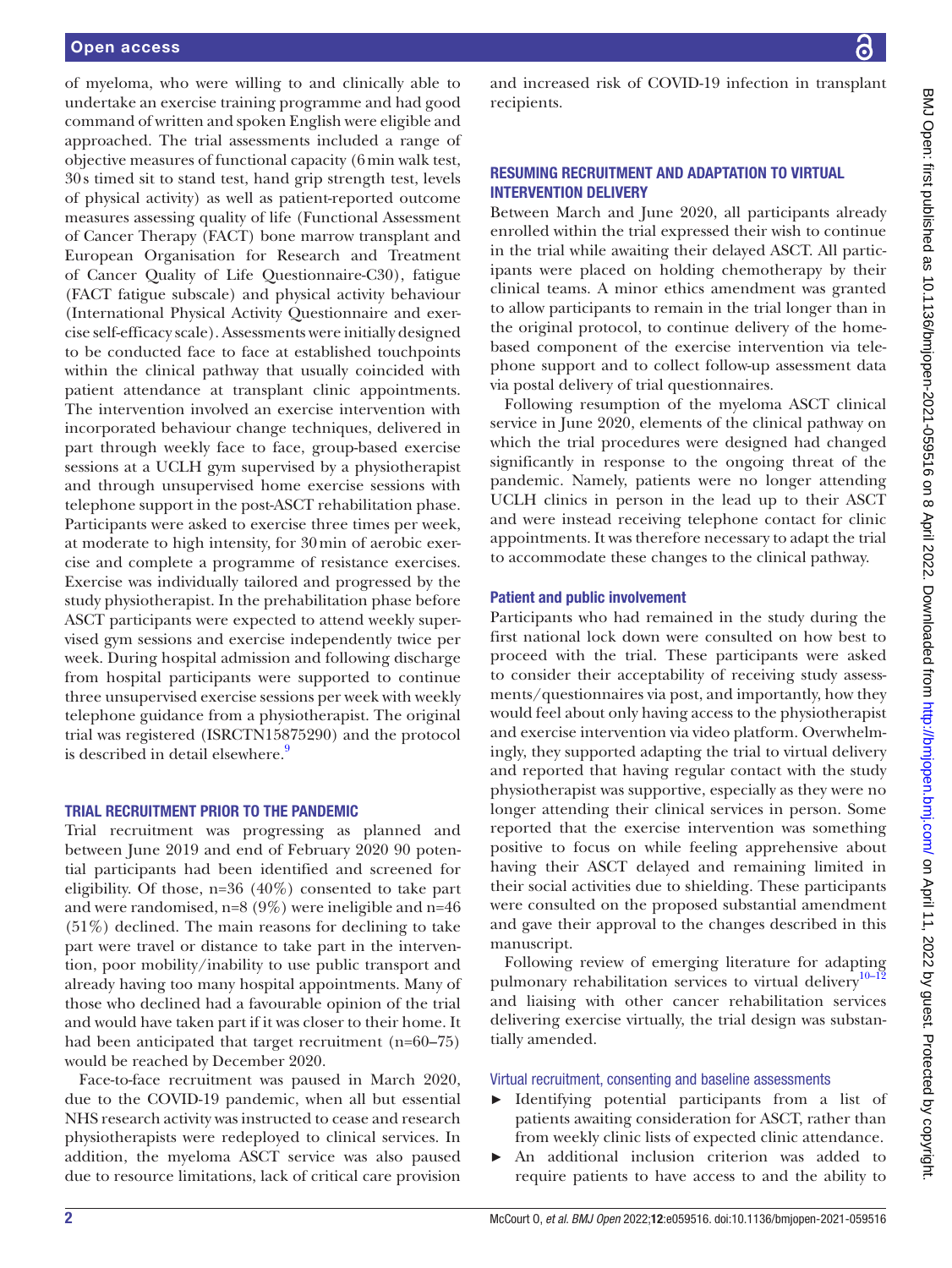use internet-based videoconferencing platform, or a family member to facilitate access.

- Participants were sent trial consent forms, selfcomplete questionnaire measures and a preprogrammed ActivPAL accelerometer by post and a Zoom video call appointment was arranged for approximately 3days later. Completion of consent forms, baseline questionnaires and fitting of accelerometer discussed and conducted virtually over Zoom appointment.
- Addition of the Activities-Specific Balance Confidence Scale<sup>13</sup> to assess risk of falling, used to screen those randomised to the intervention for any necessary actions required to reduce risk of exercising at home as no longer objectively assessed by the physiotherapist face to face. If any participant scored <65% on the scale they would be deemed high risk of falling<sup>14</sup> and their assessment and participation in the group sessions would be adapted to minimise risk.
- ► Objective measure of functional capacity changed to a remotely delivered 1min timed sit to stand test, which has been demonstrated to induce comparable cardiovascular stress and lower limb muscle fatigue as the 6min walk test.<sup>[15](#page-3-9)</sup>

## Virtual delivery of the partly supervised exercise intervention

► The intervention delivery was changed to be completely online but following the principles of the original protocol in terms of frequency, intensity, time and type of exercise. Each new participant had an initial one to one session to introduce the programme and tailor to their individual abilities, including any symptoms of bone disease or balance deficits. Each participant was then asked to attend a weekly virtual group-based exercise class via Zoom until they were admitted for their ASCT.

## RECRUITMENT TO VIRTUAL TRIAL TO DATE

Recruitment restarted after the first wave of the pandemic in August 2020. Up to October 2020 a further 33 potential participants were identified and screened for eligibility. Of those, 14 (43%) agreed and consented to take part, 6 (18%) were ineligible and 13 (39%) declined. This indicates that uptake to the virtual part of the trial was similar to the original face to face design. Despite fewer people declining the virtual trial, more people were ineligible. The main reason for increased proportion of ineligibility was related to some potential participants already having a date to be admitted for ASCT within the succeeding 2–4 weeks or not having access to the internet.

With the resurgence of COVID-19 in the Autumn of 2020 and as clinical services for ASCT were disrupted again, it was decided to cease recruitment to the trial. The predominant challenge to the adapted trial was variable intervals between timepoints, which differed in length from those detailed in the original study schedule. Further, a small number of participants were withdrawn from the trial as their planned ASCT was deferred or delayed due

to clinical risk of proceeding with the ongoing threat of the COVID-19 virus and prioritisation of ASCT admissions based on clinical need in this context. The main aim of the study was to investigate the feasibility of delivering an intervention embedded within an existing clinical pathway. As the pathway on which the trial was designed was significantly affected by the COVID-19 pandemic, which would likely continue to affect the pathway for some time, it was agreed by the study team that little more would be gained by recruiting further. The trial continued in follow-up until all those recruited either reached the final timepoint following ASCT or were withdrawn. The challenges to timely recruitment and delivery of the trial time points as based on the clinical ASCT pathway have implications on study design and will be addressed with the full reporting of the trial which is expected in 2022.

## **CONCLUSION**

The emergence of the COVID-19 pandemic required significant adaptation for the continuation of this pilot RCT. Our sample population being clinically extremely vulnerable were advised to shield, as well as the requirement to reduce all but clinically necessary face to face contact altered how potential ASCT recipients accessed the clinical setting and consequently the planned trial delivery. We have briefly described how the trial protocol was amended and continued to recruit to and deliver a prehabilitation intervention virtually. Adaptation to virtual delivery was deemed important to participants already enrolled within the trial and appears to have been acceptable for the adapted virtual version of the trial while this was possible.

The original trial design relied heavily on participant attendance at face-to-face clinical contacts as part of the routine ASCT pathway as it existed prepandemic. This was a strength in terms of increasing likely participation in follow-up study assessments and ensuring completeness of data capture as participants would be present in the centre at the planned follow-up time points. However, the assumption that all assessments would be conducted face to face resulted in a reliance on paper-based questionnaires and because study resources did not allow for transformation to electronic data capture, postal follow-up assessment was required. On reflection, the original study would have been somewhat future proofed had electronic questionnaires and intervention materials been incorporated at design and should certainly be a requirement of future work.

As ASCT recipients with myeloma are generally older, with high incidence of disease-related bone disease, deconditioned by induction chemotherapy with possible impairments to mobility and function, adapting the trial to explore feasibility of a virtually delivered physiotherapy intervention was an important opportunity arising from the threat posed by the pandemic. Considering the possible increased risk from not assessing participants face to face, required implementation of a remotely delivered